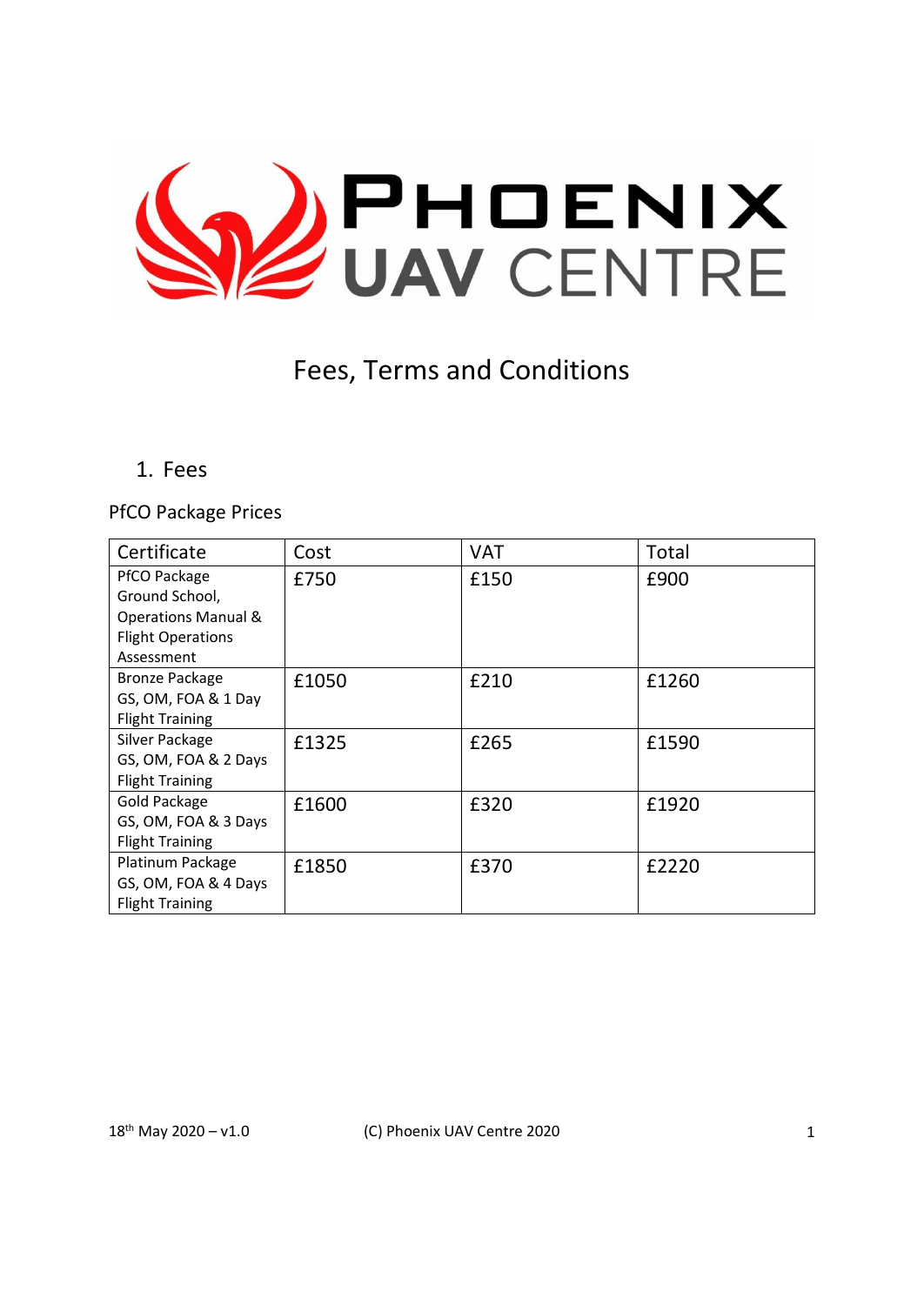#### PfCO Prices

| Certificate                                       | Cost | <b>VAT</b> | Total |
|---------------------------------------------------|------|------------|-------|
| <b>PfCO Ground School</b><br>(GS)                 | £400 | £80        | £480  |
| <b>PfCO Operations</b><br>Manual (OM)             | £200 | £40        | £240  |
| <b>PfCO Flight Operations</b><br>Assessment (FOA) | £200 | £40        | £240  |
| Total                                             | £800 | £160       | £960  |

Flight Training Only

| Certificate | Cost  | <b>VAT</b> | Total |
|-------------|-------|------------|-------|
| 1 Day       | £300  | £60        | £360  |
| 2 Days      | £575  | £115       | £690  |
| 3 Days      | £850  | £170       | £1020 |
| 4 Days      | £1100 | £220       | £1320 |

# 2. Terms and Conditions

#### Application

An application form must have been completed, signed and received at least 10 working days before the examination date. Furthermore, a period of at least two calendar weeks should be allowed before the commencement of any Ground School in order to provide sufficient time to read and as far as is possible at this stage, understand the Ground School Handbook.

# Payment of Fees

All appropriate fees must be paid prior to the day the candidate takes either the Ground School or the Flight Operations Assessment. Phoenix UAV Centre reserves the right to amend fees as necessary. All fees are subject to the addition of VAT at the prevailing rate.

18th May 2020 – v1.0 (C) Phoenix UAV Centre 2020 2